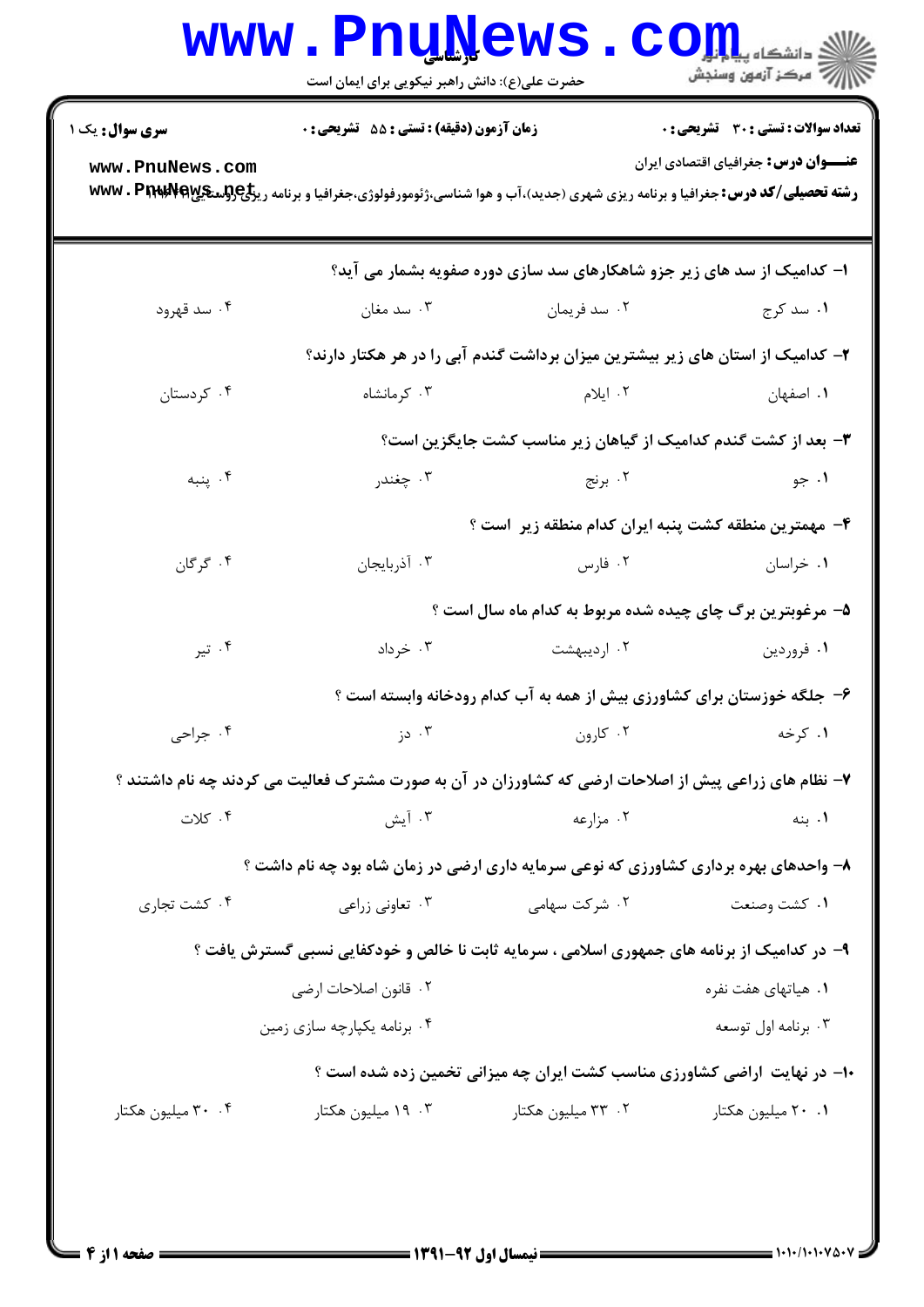|                                                                                                                       | <b>www.PnuNews</b><br>حضرت علی(ع): دانش راهبر نیکویی برای ایمان است                                             |                                                                                                                                                                                               | ي دانشگاه پ <b>يام لور</b><br>پ<br>/<br>// مرکز آزمون وسنجش |  |  |  |
|-----------------------------------------------------------------------------------------------------------------------|-----------------------------------------------------------------------------------------------------------------|-----------------------------------------------------------------------------------------------------------------------------------------------------------------------------------------------|-------------------------------------------------------------|--|--|--|
| <b>سری سوال : ۱ یک</b>                                                                                                | <b>زمان آزمون (دقیقه) : تستی : 55 تشریحی : 0</b>                                                                |                                                                                                                                                                                               | <b>تعداد سوالات : تستی : 30 ٪ تشریحی : 0</b>                |  |  |  |
| www.PnuNews.com                                                                                                       |                                                                                                                 | <b>عنـــوان درس:</b> جغرافیای اقتصادی ایران<br><b>رشته تحصیلی/کد درس:</b> جغرافیا و برنامه ریزی شهری (جدید)،آب و هوا شناسی،ژئومورفولوژی،جغرافیا و برنامه ری <del>زلیCولیتیها www . Prwy</del> |                                                             |  |  |  |
|                                                                                                                       | 11- منظور از ضعف تکنولوژیکی در کشاورزی ایران چیست ؟                                                             |                                                                                                                                                                                               |                                                             |  |  |  |
|                                                                                                                       | ۲. عدم بهره گیری صحیح                                                                                           |                                                                                                                                                                                               | ۰۱ کمبود وسایل و ماشین آلات                                 |  |  |  |
|                                                                                                                       | ۰۴ عدم صرفه اقتصادي                                                                                             | ۰۳ نبود بعضی از عوامل فنی                                                                                                                                                                     |                                                             |  |  |  |
|                                                                                                                       | <b>۱۲</b> - چرا در مواردی کشاورزان عمدتا سعی می کنند ، تمام محصولات خود را بی درنگ به فروش برسانند ؟            |                                                                                                                                                                                               |                                                             |  |  |  |
|                                                                                                                       | ۰۲ كمبود وسايل حمل و نقل                                                                                        | ٠١ نبود راه كافي                                                                                                                                                                              |                                                             |  |  |  |
|                                                                                                                       | ۰۴ مشكلات صنايع غذايي                                                                                           | ۰۳ مشکلات انبار داری محصولات                                                                                                                                                                  |                                                             |  |  |  |
|                                                                                                                       | ۱۳- چرا از میان بیمه های مختلف بیمه های درمانی ، از کار افتادگی و فوت در روستاها از اهمیت بیشتری برخوردار است ؟ |                                                                                                                                                                                               |                                                             |  |  |  |
|                                                                                                                       | ۰۲ نبود صنایع کافی در روستاها                                                                                   | ۰۱ جلو گیری از مهاجرت بی رویه                                                                                                                                                                 |                                                             |  |  |  |
|                                                                                                                       | ۰۴ در آمد ناکافی بهره برداریهای کوچک                                                                            | ۰۳ مواجه بودن با خطرات طبیعی                                                                                                                                                                  |                                                             |  |  |  |
| ۱۴- چه نظامی توانسته بهترین بازار را در بهترین زمان ممکن برای محصولات بیابد و آن را با بالا ترین قیمت به فروش رساند ؟ |                                                                                                                 |                                                                                                                                                                                               |                                                             |  |  |  |
| ۰۴ کشت تجاری                                                                                                          | ۰۳ خرده مالکی                                                                                                   | ٠٢ ميدان دارى                                                                                                                                                                                 | ۰۱ سلف خری                                                  |  |  |  |
|                                                                                                                       |                                                                                                                 | ۱۵- ورود بذر کدام نوع پنبه در زمان امیر کبیر ، باعث تحولی در کشت پنبه گردید ؟                                                                                                                 |                                                             |  |  |  |
| ۰۴ خود رنگ                                                                                                            | ۰۳ هنري                                                                                                         | ۰۲ فیلستانی                                                                                                                                                                                   | ۰۱ رسمی                                                     |  |  |  |
|                                                                                                                       |                                                                                                                 | ۱۶– در کدامیک از صنایع وابسته به پتروشیمی از رزین های مختلف استفاده می شود ؟                                                                                                                  |                                                             |  |  |  |
| ۰۴ تولید کننده کفش                                                                                                    |                                                                                                                 | ۰۲ مواد پلاستیک سیست ازنده رنگ                                                                                                                                                                | ۰۱ تایر سازی                                                |  |  |  |
|                                                                                                                       | ۱۷– آغاز ساخت محصولات پتروشیمی به صورت سنتز شده در لاستیک مصنوعی در کدام کشور بود ؟                             |                                                                                                                                                                                               |                                                             |  |  |  |
| ۰۴ شوروی                                                                                                              | ۰۳ آمریکا                                                                                                       | ۰۲ سوئد                                                                                                                                                                                       | ۰۱ آلمان                                                    |  |  |  |
| ۱۸– بر اساس متن کتاب طی ۳۰ سال اخیر، تولیدات پتروشیمی ایران از چه رشدی برخوردار بوده و به چند برابر رسیده است ؟       |                                                                                                                 |                                                                                                                                                                                               |                                                             |  |  |  |
| ۰۴ درصد ۴ برابر                                                                                                       | ۰۳ درصد ۱۰ برابر                                                                                                | ۲۰ ۲۰ درصد ۳ برابر                                                                                                                                                                            | ۰۱ ۳۰ در صد ۵ برابر                                         |  |  |  |
|                                                                                                                       | ۱۹- محصولات کلر آلکالی عمدتاً در کدام یک از مجتمع های شیمیایی کشور تولید می شده است ؟                           |                                                                                                                                                                                               |                                                             |  |  |  |
| ۰۴ تېريز                                                                                                              | ۰۲ اراک در ۲۰۰۰ تا ۲۰۰۰ بندر امام ۲۰۰                                                                           |                                                                                                                                                                                               | ۰۱ پازار گاد                                                |  |  |  |
|                                                                                                                       |                                                                                                                 |                                                                                                                                                                                               |                                                             |  |  |  |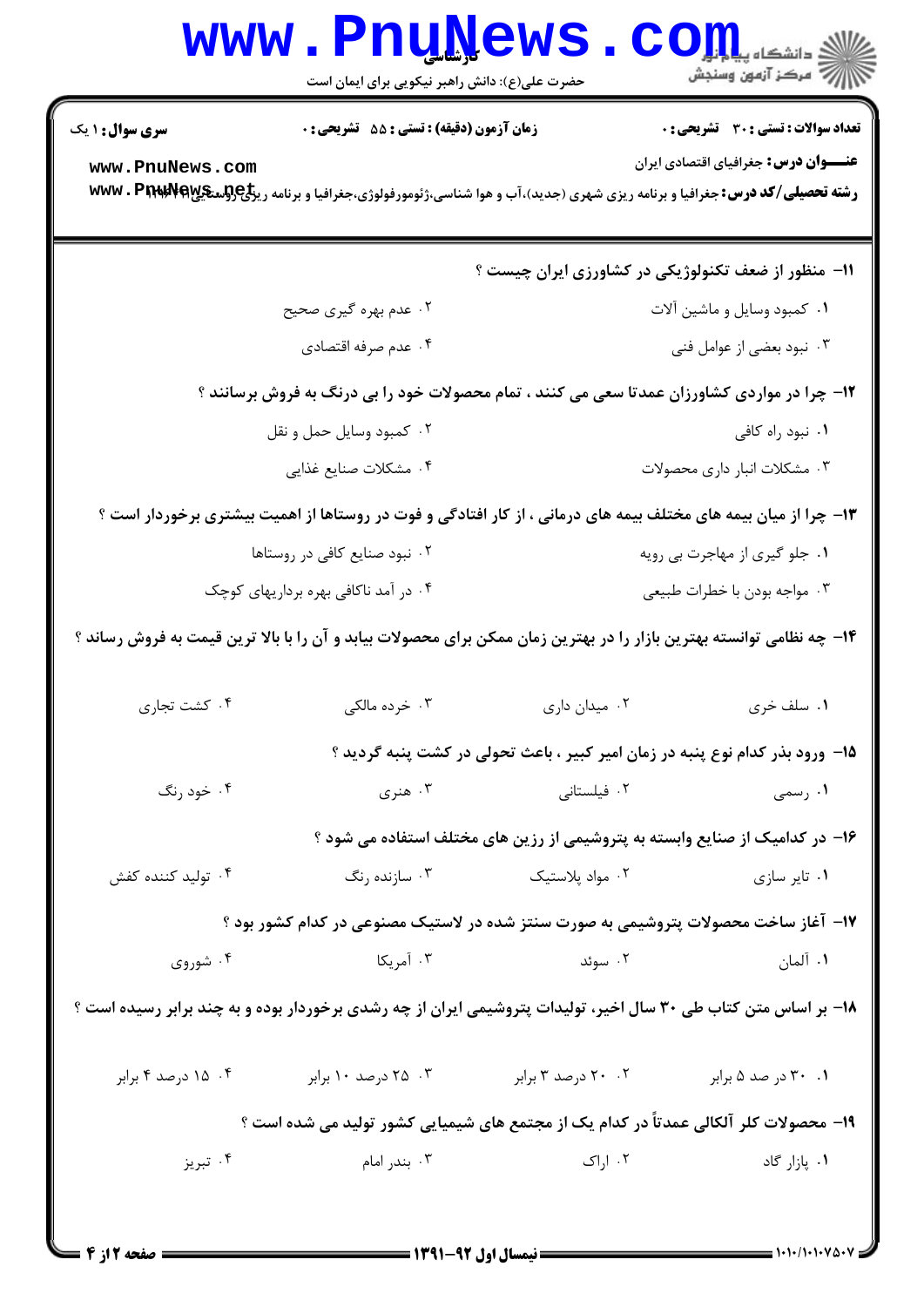|                                                                                           | <b>www.PnuNews</b><br>حضرت علی(ع): دانش راهبر نیکویی برای ایمان است                                                                                          |                                         | الله دانشگاه پیام اور COM<br>الله مرکز آنههن وسنجش                              |  |  |
|-------------------------------------------------------------------------------------------|--------------------------------------------------------------------------------------------------------------------------------------------------------------|-----------------------------------------|---------------------------------------------------------------------------------|--|--|
| <b>سری سوال : ۱ یک</b>                                                                    | زمان آزمون (دقیقه) : تستی : 55 آتشریحی : 0                                                                                                                   |                                         | <b>تعداد سوالات : تستی : 30 ٪ تشریحی : 0</b>                                    |  |  |
| www.PnuNews.com                                                                           |                                                                                                                                                              |                                         | <b>عنـــوان درس:</b> جغرافیای اقتصادی ایران                                     |  |  |
|                                                                                           | <b>رشته تحصیلی/کد درس:</b> جغرافیا و برنامه ریزی شهری (جدید)،آب و هوا شناسی،ژئومورفولوژی،جغرافیا و برنامه ری <del>زلیCولو</del> سیگی <b>A www . PirwPfer</b> |                                         |                                                                                 |  |  |
|                                                                                           |                                                                                                                                                              |                                         | +۲- طرح پتروشیمی خراسان بیشتر برای تامین کدام نیاز کشور احداث گردید ه است ؟     |  |  |
|                                                                                           | ۰۲ مواد بنیانی شیمیایی                                                                                                                                       |                                         | ۰۱ کود شیمیایی                                                                  |  |  |
|                                                                                           | ۰۴ پلاستیک ، لاستیک و غیره                                                                                                                                   |                                         | ۰۳ نیازهای صنایع پلاستیک و رنگ سازی                                             |  |  |
|                                                                                           |                                                                                                                                                              |                                         | <b>۲۱</b> - گسترش صنایع پتروشیمی بیشتر تامین کننده کدامیک از نیازهای کشور است ؟ |  |  |
| ۰۲ گسترش تنوع محصولات پتروشیمی                                                            |                                                                                                                                                              |                                         | ٠١ خاصيت ارز آوري                                                               |  |  |
| ۰۴ رقابت تنگاتنگ تر با محصولات کشور عربستان<br>۰۳ وجود بازار مصرف داخلی وصنایع پایین دستی |                                                                                                                                                              |                                         |                                                                                 |  |  |
|                                                                                           |                                                                                                                                                              |                                         | ۲۲- برای ذوب سنگ آهن به چه درجه حرارتی نیاز است ؟                               |  |  |
| ۰۰ ورجه                                                                                   | ۰۳ - ۱۵۳۵ درجه                                                                                                                                               | ۰۲ ۱۸۸۶ درجه                            | ۰۱ ۲۰۰۰۰ درجه                                                                   |  |  |
|                                                                                           |                                                                                                                                                              |                                         | ۲۳- اولین قرارداد  یجاد کارخانه ذوب آهن در ایران با کدام کشور بود ؟             |  |  |
| ۰۴ آلمان                                                                                  | ۰۳ فرانسه                                                                                                                                                    | ۰۲ انگلیس                               | ۰۱ امریکا                                                                       |  |  |
| <b>۲۴</b> - سرمایه گذاری بخش خصوصی در صنعت فولاد ایران در کدام یک از موارد زیر بوده است ؟ |                                                                                                                                                              |                                         |                                                                                 |  |  |
| ۰۲ مجتمع فولاد مباركه                                                                     |                                                                                                                                                              |                                         | ۰۱ گروه ملی صنعتی فولاد ایران                                                   |  |  |
|                                                                                           | ۰۴ مجتمع فولاد اهواز                                                                                                                                         | ۰۳ طرحهای ذوب آهن اصفهان                |                                                                                 |  |  |
|                                                                                           |                                                                                                                                                              |                                         | ۲۵– آولین راه مستقلی که در دوره باستان ساخته شد چه نام داشت ؟                   |  |  |
| ۰۴ راههای خراسان                                                                          | ۰۳ راه میانه                                                                                                                                                 | ۰۲ راه شاهی                             | ۰۱ راه ابریشم                                                                   |  |  |
|                                                                                           |                                                                                                                                                              |                                         | ۲۶- بنابر برآوردهای سال ۱۳۴۸ ایران به چه میزان راه نیاز داشت ؟                  |  |  |
| ۰۴ ۱۰۰ هزار کیلومتر                                                                       | ۰۳ هزار کیلومتر                                                                                                                                              |                                         | ۰۱ ۳۶ هزار کیلومتر مسمعه ۵۰ ۰ هزار کیلومتر                                      |  |  |
|                                                                                           |                                                                                                                                                              |                                         | ۲۷- معتبر ترین و کوتاهترین راه اتصال دهنده تهران به خلیج فارس کدام است ؟        |  |  |
| ۰۴ تهران - بندر امام                                                                      | ۰۳ تهران - بندر عياس                                                                                                                                         | ۰۱ تهران - خرمشهر مسمه ۲۰ تهران - بوشهر |                                                                                 |  |  |
|                                                                                           |                                                                                                                                                              |                                         | ۲۸– کدامیک از راه آبی زیر کشور ایران به آب دریای مدیترانه دسترسی پیدا می کند؟   |  |  |
| ۰۴ کانال سوئز                                                                             | ۰۳ کانال مانش                                                                                                                                                | ۲. ولگا - دن                            | ۰۱ کانال مسکو                                                                   |  |  |
| ۲۹- برخوردارترین استان کشور از راههای اصلی و فرعی کدام است ؟                              |                                                                                                                                                              |                                         |                                                                                 |  |  |
| ۰۴ خوزستان                                                                                | ۰۳ سمنان                                                                                                                                                     | ۰۲ مازندران                             | ۰۱ خراسان                                                                       |  |  |
|                                                                                           |                                                                                                                                                              |                                         |                                                                                 |  |  |